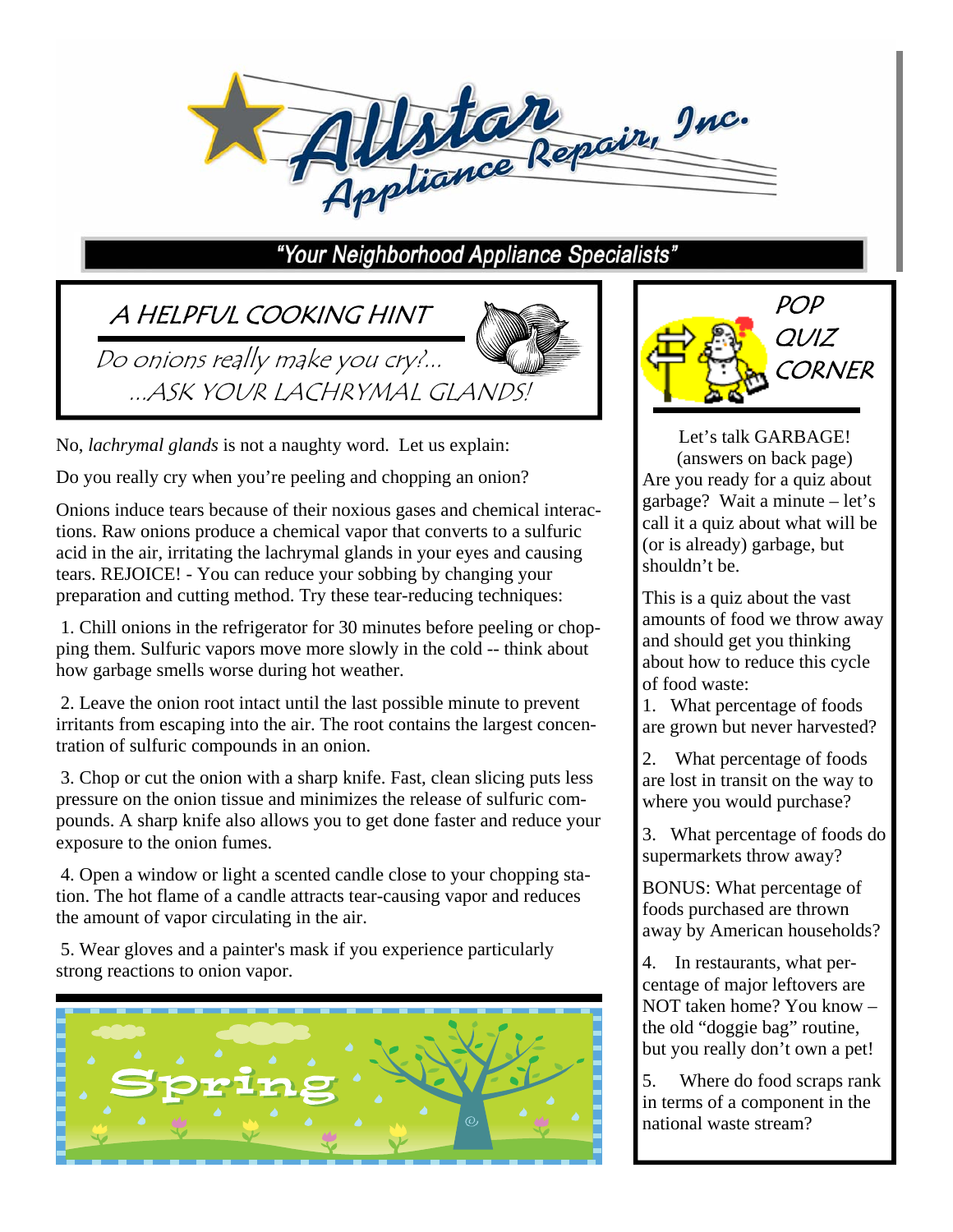

(...and what this has to do with your major appliances.)

This has probably happened to you at one time or another. The CHECK ENGINE light all of a sudden illuminates on the dashboard of your car. What do you do?

There's lots of different advice on how to deal with this warning light, because many times your car continues to run perfectly. Some sources just say forget about it others say get it fixed.

Auto repair expert Jonathan Welsh*, "…recommends having the vehicle checked when its check engine light comes on because the cause is often a mystery. Faulty sensors, loose wires and gas caps that need tightening can trigger the light. But it can also mean low oil level or a serious problem with electronics that can harm the engine."* 

And now here's some advice about your appliances from major appliance repair expert Mike Staats alias Captain Toolhead:

*"Think of major appliances just as you would a car. Since there is no check engine light on major appliances (yet), problems frequently show up as noises. And just as the auto repair expert suggests you check out the engine light, you should check out those unfamiliar noises your appliances are making, as well. Respond to appliance noises just as they occur. Don't wait. That noise is your appliance saying, 'fix me now, fix me now' and you can identify the problem* 

*and fix it now or wait until more significant damage occurs and more expensive repair bills follow.* 

*And while we are on the subject of repair bills…don't be tempted to junk a major appliance automatically when something goes wrong. Explore the repair options first so that you have something to compare to the cost of a new appliance. In general, most repairs cost less than 20% of the total cost of replacement."* 

NBC's *Today Show* correspondent Jeff Yeager, The Ultimate Cheapskate, suggests using the *50% RULE*. Whether it's a roof or a refrigerator, if the repair cost is less than half of the replacement cost, go for the repair. And don't forget TOTAL replacement cost including delivery, installation, parts and labor, sales taxes, old appliance haul-off and on and on. A replacement cost is generally much more than just a lowball price you may see in an advertisement. You need both pieces of information to make a sensible decision – a complete repair estimate AND a *total* replacement cost.

Every appliance failure represents a dilemma. Call us and we will assist you in providing quality information to make an educated and informed repair vs. replace decision.





Why does my pan-fried food come out soggy and greasy?

Believe it or not, you are not using enough oil! Before shallow-frying, pour oil into a pan that is equivalent to nearly half of the depth of your food. Heat it well and fry the food. When done, drain on a rack and blot excess oil with paper towels. The food will be crisp and less greasy than if you had skimped on the oil. A.

**Why?** When food heats, water escaping from the food creates a tiny layer of steam that lifts the food off the bottom of the pan. If there is not enough oil in the pan, the food will not make full contact with the oil. You need to allow the food to "float" somewhat. If not, the food is steaming instead of frying and merely absorbs the oil, sponge-like, upon contact. With a thick enough layer of oil, the food will have full surface-contact with the oil and will fry nicely. Properly fried food does not actually absorb much oil.

 \* in-depth answers and (sometimes counterintuitive) explanations are from Nathan Myhrvold's 2400-page, 47 pound, six-volume *Modernist Cuisine: The Art and Science of Cooking.*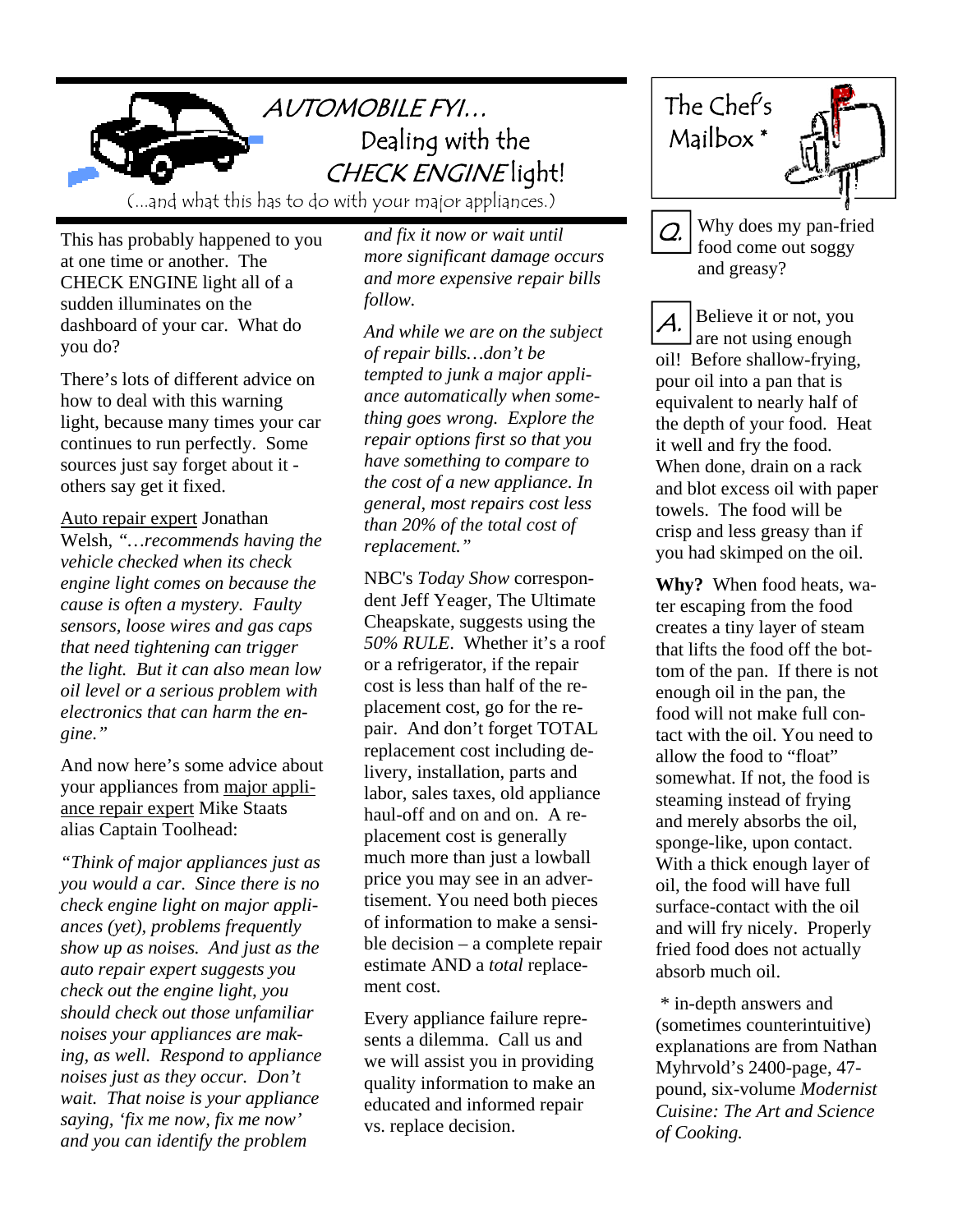

### 2011 Food Trends

The Food Channel *(foodchannel.com)* has released their 2011 Food Trends Forecast – the Top Ten Trends for all things FOOD! for the coming year. Here are some of the top trends you'll see:

*The Canning Comeback:* They used to call it 'putting up,' as in putting up tomatoes or corn for the winter ahead. Maybe your grandmother still refers to it that way. What it means of course is canning, pickling, and preserving—and more and more folks will be getting into it for a number of reasons. One major one is the concern for food safety. The recent scares over contaminated tomatoes, peanut butter, and eggs have driven people to take more control over what they put on the table.

• *Men in Aprons:* The slumping economy has hit men harder than women, with job losses in traditionally male fields such as finance and construction. Women, on the other hand, are employed in fields that are expected to flourish in the years ahead. Many couples have a new balance of power: female breadwinner, male bread buyer (and baker). The rise of the *Sheconomy*, as TIME magazine calls it, is expected to last for a while. For every two guys who graduate from college, three women do. The recession is only part of it. Men have been influenced by macho chefs on TV's cooking shows, where it's all about culinary competition, achievement and triumph. Plus, what guy doesn't love a cool new gadget or tool? And there are lots of those in the kitchen these days.

 *Fresh Every Day- Rediscovering the butcher, baker and cheese maker:* We see American food shoppers going about their marketing a bit more like our European counterparts in the coming year. People will be returning to the neighborhood butcher shop to pick up fresh meats and grabbing their specialty breads and pastries at the corner bakery or bakery-café, and shopping on nearly an everyday basis for the evening meal. Yes, the large supermarkets and everything-under-one-roof big box stores will still get the lion's share of our grocery dollars, but the increased popularity of farmers markets has whetted our appetite for locally-sourced foods and one-on-one personal attention.

• *Local somewhere:* Politicians say that all politics is local. It's becoming more and more evident that the same is true for food. This trend understands that mindset—that it's all about eating local, but that local goes beyond a geographical definition. The new local is really about the independent spirit that causes entrepreneurial people to develop new food products, open new restaurants, and bring new food ideas to life. In other words, local has moved and it didn't leave a forwarding address.



Lavender Lemon verbena Geranium Basil blue sage Ginger pomelo Sea salt neroli Sandlewood riceflower Pink grapefruit Sea minerals Cucumber Ginger yuzu Blue eucalyptus Orange citrus Aloe and green tea Tangerine Water lily

Are these flowers? New perfume fragrances? New bodywash scents? Nope. These terms refer to fragrances available in upscale household cleaning products.

We've come a long way from the scent options of yesteryear – pine and citrus.

We've also come a long way in cost—where upscale cleaners can demand a price premium of 30%-40% over mass-market household cleaners.

Now, go pamper yourself *AND*  your countertops, sinks, floors, woodwork, showers, bathtubs and toilet bowls!